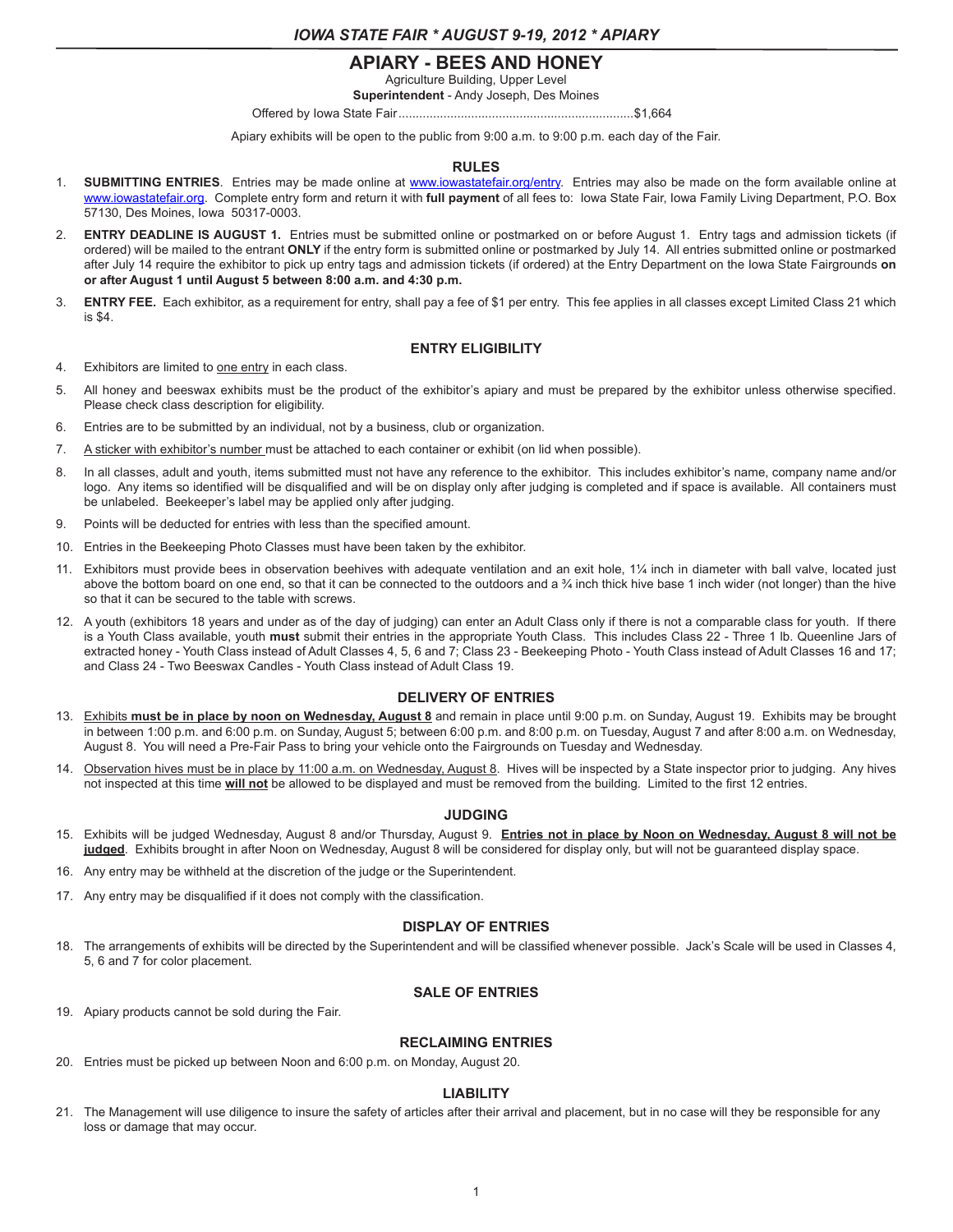### **BEES, APIARY PRODUCTS Premiums in Classes 1 through 20 - \$20, 15, 12, 10, 9, 8**

# **CLASS**

1 **Observation Hive of Bees and Queen - Any Race** - ½ story, deep brood comb with medium or shallow frame or sections on top

|  | <b>QUEEN:</b>     |  |
|--|-------------------|--|
|  |                   |  |
|  |                   |  |
|  | HIVF <sup>.</sup> |  |
|  |                   |  |
|  |                   |  |
|  |                   |  |
|  |                   |  |

#### 2 **Six Round Sections - White Comb Honey**

**Score Card** - Cleanliness of sections (plastic) 10; comb attachment to section, 20; CAPPING: uniformity of color and finish, 30; no stain and absence of pollen, 10; honey color, 10; moisture content, 20. TOTAL 100.

#### 3 **Six Cut Comb in Hard Plastic Box, 4 1/2 inches x 1 1/8 inches**

**Score Card** - Accuracy and neatness of cut edges of comb, 20; uniform depth and filling of honey cell, 20; complete, uniform and clean cappings, 20; quality, quantity and uniformity of honey, 20; freedom from leakage and general appearance of pack, 20. TOTAL 100.

#### **Jack's Scale will be used for color placement in Classes 4, 5, 6 and 7.**

#### 4 **Six 1 lb. Glass Queenline Jars White Extracted Honey**

Score Card - Container: free of defects, 5; flavor: free from burnt taste, chemical contaminants or other off flavors, 15; color of honey, 15; moisture content, 20; uniform volume of honey in all containers, 10; clarity of honey, 15; freedom from impurities, including foam and granulation, 20. TOTAL 100.

#### 5 **Six 1 lb. Glass Queenline Jars Light Amber Extracted Honey**

**Score Card** - Container: free of defects, 5; flavor: free from burnt taste, chemical contaminants or other off flavors, 15; color of honey, 15; moisture content, 20; uniform volume of honey in all containers, 10; clarity of honey, 15; freedom from impurities, including foam and granulation, 20. TOTAL 100.

#### 6 **Six 1 lb. Glass Queenline Jars Amber Extracted Honey**

**Score Card** - Container: free of defects, 5; flavor: free from burnt taste, chemical contaminants or other off flavors, 15; color of honey, 15; moisture content, 20; uniform volume of honey in all containers, 10; clarity of honey, 15; freedom from impurities, including foam and granulation, 20. TOTAL 100.

# 7 **Six 1 lb. Glass Queenline Jars Dark Amber Extracted Honey**

**Score Card** - Container: free of defects, 5; flavor: free from burnt taste, chemical contaminants or other off flavors, 15; color of honey, 15; moisture content, 20; uniform volume of honey in all containers, 10; clarity of honey, 15; freedom from impurities, including foam and granulation, 20. TOTAL 100.

#### 8 **Three 2 1/2 lb. Square Wide Mouth One Piece Lid Jars Combination Chunk and Strained Honey**

**Score Card** - Container: free of defects, 5; cleanliness and general appearance, 20; freedom from impurities, including foam and granulation, 20; flavor: free from burnt taste, chemical contaminants or other off flavors, 5; moisture content, 20; quality and neatness of comb honey, 25; uniform volume of honey in all containers, 5. TOTAL 100.

# 9 **Six 12 oz. Plastic Bears**

**Score Card** - Container: free from defects, 5; flavor: free from burnt taste, chemical contaminants or other off flavors, 10; color of honey, 20; moisture content, 20; uniform volume of honey in all containers, 15; clarity of honey, 15; freedom from impurities including foam and granulation, 15. TOTAL 100.

#### **Class 10 and 11 - Plain lids only. Lids must not be decorated.**

10 **Six 12 oz. Hex Jars Creamed Honey** (A pure honey developed by controlling the process of natural granulation. Noted for its fine texture and ease of spreading at normal room temperature.)

**Score Card** - Container: free of defects, 5; color, 10; firmness (not runny but spreadable), 25; texture of granulation (smooth and fine), 20; uniform and accurate volume of honey in all containers, 10; absence of impurities, including froth, 15; flavor: free from burnt taste or other off flavors, 15. TOTAL 100.

#### 11 **Six 12 oz. Hex Jars Flavored Creamed Honey with the Flavor Specified on the Container Lid**

Score Card - Container: free of defects, 5; color and appearance, 10; flavor, 25; firmness (not runny but spreadable) 20; texture of granulation (smooth and fine), 20; absence of impurities, including froth, 10; uniform and accurate volume of honey in all containers, 10. TOTAL 100.

#### 12 **One Frame of Honey, sealed, ready for extracting, wrapped in clear plastic wrap**

Score Card - Cleanliness of frame, 5; completeness of comb attachment, 10; uniform and completely filled honey cells, 25; uniformity of color of honey (comb, cappings, honey), 25; thickness of comb for ease of uncapping, 10; completeness, uniformity and cleanliness of cappings, 25. TOTAL 100.

# 13 **One frame of empty extracting comb wrapped in clear plastic wrap**

**Score Card** - Cleanliness of frame, 10; comb attachment and finish, 25; uniformity of cells, 25; uncapped finish, 30; color of wax, 10. TOTAL 100.